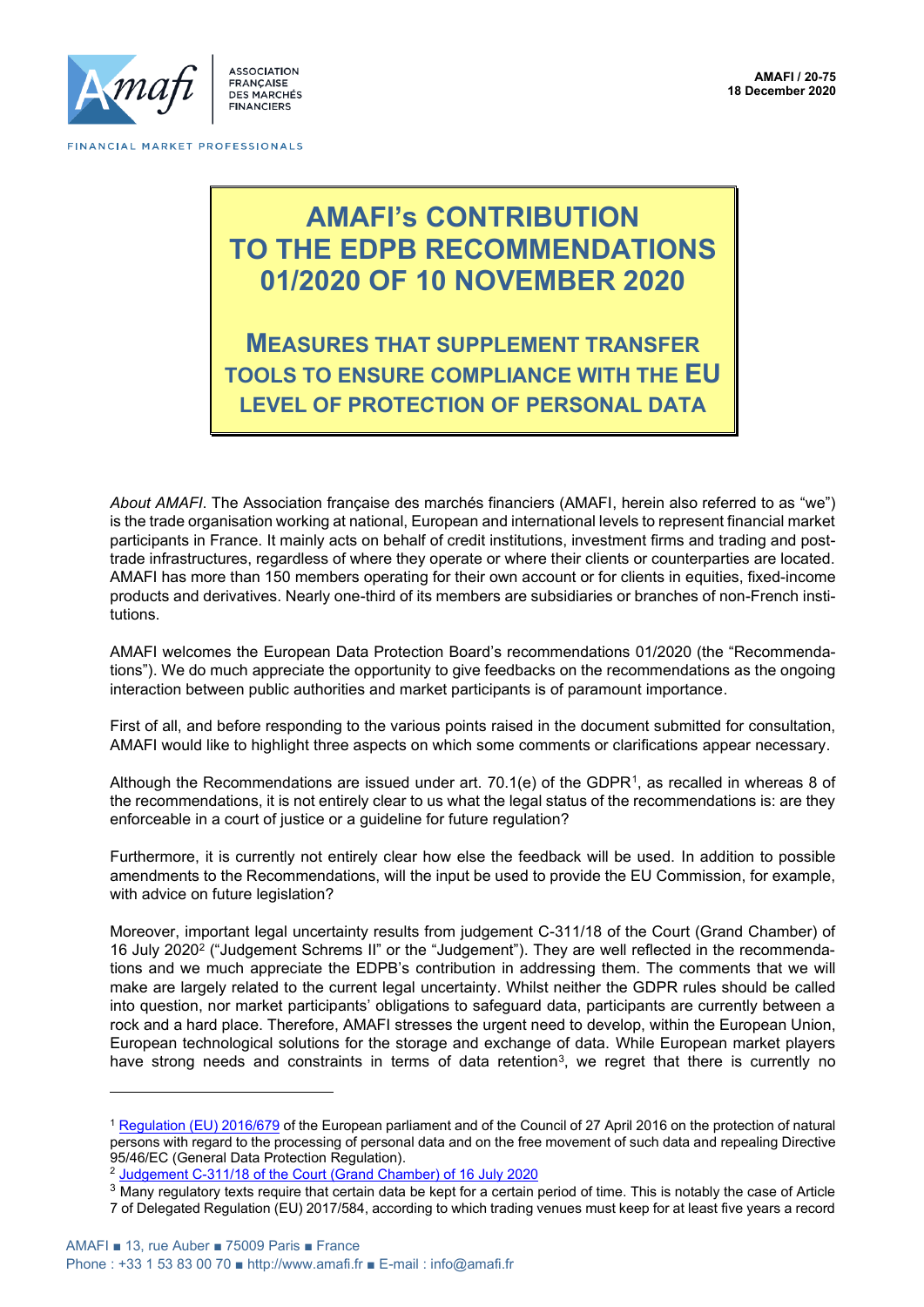

economically and technically viable European alternative to the to the solutions proposed by a few very large non-European suppliers, most of which are now established in the US, especially since in the situation resulting from Judgement Schrems II, exporters and importers might be required to "*suspend the transfer and/or terminate the contract*" (*par. 5 and 52 of the Recommendations*).

It is why AMAFI would like to make the following introductory comments in relation to the consequences of the Judgement and on the recommendations.

We cannot but welcome the Board's statement that the protection granted to personal data in the European Economic Area must travel with the data, wherever it goes and a transfer of personal data to third countries cannot be a mean to water down the protection offered in the EEA. However, the invalidation of the EU Commission implementing decision (EU) 2016/1250 of 12 July 2016 on the adequacy of the protection provided by the EU-U.S. Privacy Shield<sup>4</sup> does raise two types of questions.

The necessity to develop European technological solutions

The first comments are related to current arrangements under which data is transferred outside the UE. It seems needless to insist on the large share foreign companies, notably American ones, hold in the global business of maintaining, protecting, and treating data of all sorts. This must be read against the numerous obligations put upon financial institutions to maintain data for periods of time up to 10 years. In the immediate aftermath of the Judgement, very few, if any, alternatives exist. At the scale of entire businesses, current arrangements are at risk.

Pending clarification of any kind, including the introduction of proportionality<sup>5</sup> into the foreign laws governing data protection, financial institutions, acting as data exporters, tend to take a "risk based approach" under which on a case by case basis, in consideration of the type of data, the legal environment of the third country or the likelihood to renegotiate terms and conditions with service providers, a decision is taken on the transfer of data. This leads to disparities among institutions and a fractioning of data treatment regimes.

Therefore, AMAFI warmly welcomes the intervention of European authorities to bring harmonisation and clarification of data transfer regimes. In the meanwhile, a temporary solution must be found to the mismatch between the strict obligations under GDPR and financial legislation and the fact that no European solutions exist.

Legal uncertainties resulting from the Schrems II judgement

The second comments are related to the way forward for the other jurisdictions for which adequacy decisions exist. The Judgement reveals the legal uncertainty resulting from the current system of adequacy decisions under art. 45 of the GDPR. Twelve countries have been recognised by the EU Commission as offering an adequate level of data protection<sup>6</sup> pursuant to that article. Whilst we wish for the motivations of the CJEU in the Judgement to be verified in the existing adequacy decisions, for the time being, each of the adequacy decisions could potentially be invalidated, thus shifting the subject entities to the regime provided for under art. 46 of the GDPR.

of certain elements including the retention of personal data. EMIR (n°648/2012) and MAR (n°596/2014) Regulations also include such obligations (EMIR, art. 9 and 29 governing retention of personal data for a period of 5 to 10 years) (MAR, art. 28 governing personal data to be retained for a minimum of 5 years) as well as numerous European and national regulations. We therefore stress the need, with a view to protecting personal data, to have solutions adapted to these obligations, which are as numerous as they are complex to implement.

<sup>4</sup> [Commission Implementing Decision \(EU\) 2016/1250](https://eur-lex.europa.eu/legal-content/EN/TXT/?uri=uriserv%3AOJ.L_.2016.207.01.0001.01.ENG&toc=OJ%3AL%3A2016%3A207%3ATOC) of 12 July 2016 pursuant to Directive 95/46/EC of the European Parliament and of the Council on the adequacy of the protection provided by the EU-U.S. Privacy Shield, decision no longer valid,

<sup>&</sup>lt;sup>5</sup> The lack of proportionality is the reason why the CJEU invalidated the EU Commission's privacy shield implementing decision. Point 178 of the Judgement C-311-/18 of the Court of 16 July 2020

<sup>6</sup> [Adequacy decisions on the basis of article 45 of Regulation \(EU\) 2016/679](https://ec.europa.eu/info/law/law-topic/data-protection/international-dimension-data-protection/adequacy-decisions_en)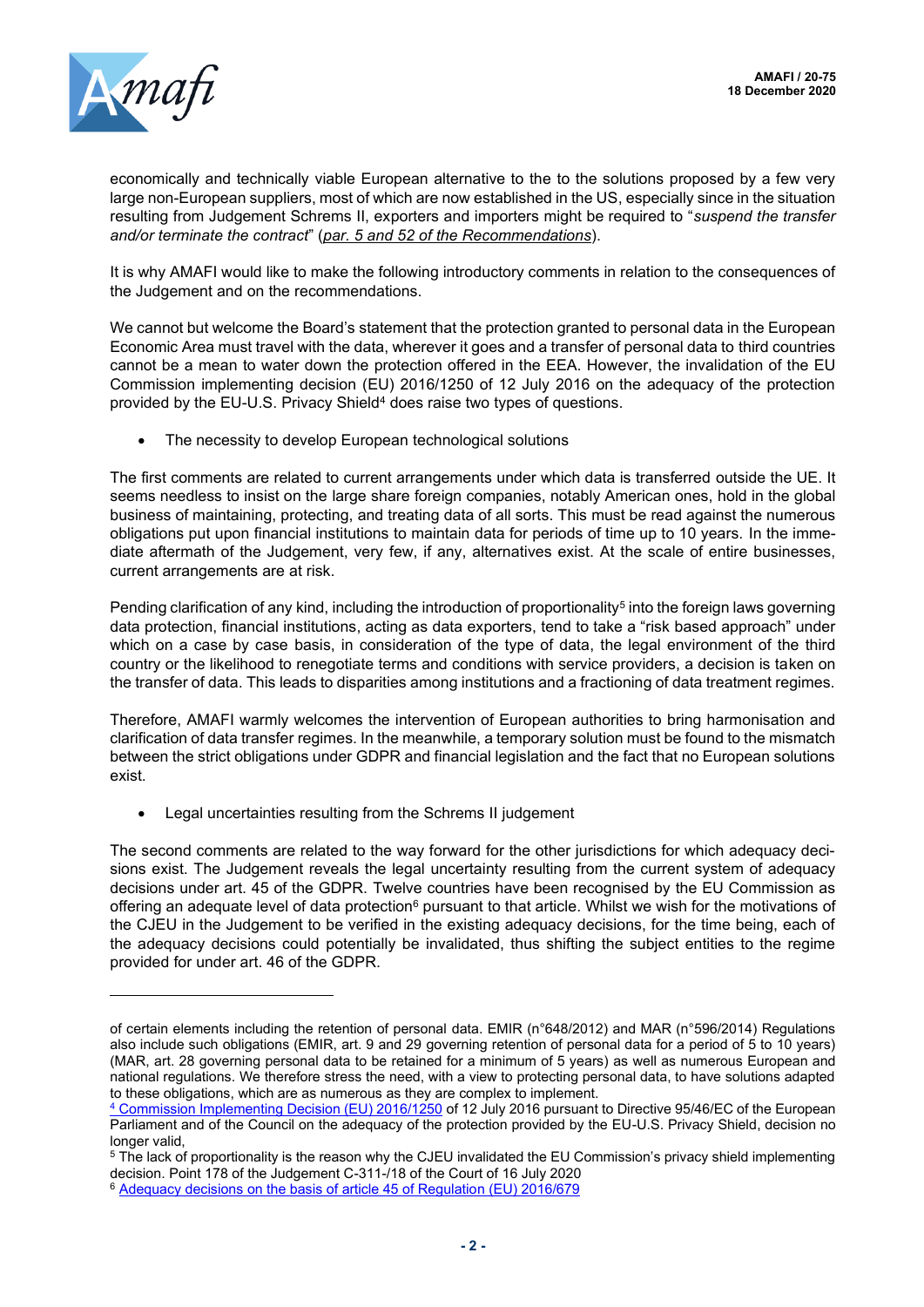

•

The immediate invalidation of the legal regime under which data is transferred to cloud service providers, for example, and the swift to the art. 46 legal regime creates such a risk that exporters might want to act conform article 46, even in the case where data is transferred to one of the twelve counties that benefit from an adequacy implementing decision. Here again, financial institutions might individually take complementary measures, such as pseudonymisation or cryptography.

Our main observations are as follows:

- We seek for a grace period for businesses to implement all relevant procedures and measures in a sufficient period of time.
- AMAFI recommends the EDPB to introduce in its recommendations a risk-based approach, with more nuanced analysis of the kind of data involved in a transfer and the risks associated with such transfers.
- More flexibility in the proposed scenarios/use cases. Businesses need to be able to adapt in their settings the measures that are being proposed. In order to do that, AMAFI would welcome a sectorial approach which would better fit each business.

We fear that the burden placed on the data exporter to assess on a case-by-case basis, the level of adequacy of a third country's law to the GDPR, might result in a multitude of divergent interpretations from institutions and would create legal uncertainty and a high risk of fragmentation (different assessment of one jurisdiction).

## **1. STEP 1: KNOW YOUR TRANSFERS**

AMAFI has no comment on this section.

#### **2. STEP 2: IDENTIFY THE TRANSFER TOOLS YOU ARE RELYING ON**

As pointed out in the introduction, the current legal uncertainty might lead institutions to ascertain in any case compliance with articles 45, 46 and, to the extent possible, 49 of the GDPR, whilst in the same time also taking fragmented approach.

# **3. STEP 3: ASSESS WHETHER THE ARTICLE 46 GDPR TRANSFER TOOL YOU ARE RELYING ON IS EFFECTIVE IN LIGHT OF ALL CIRCUMSTANCES OF THE TRANSFER**

Par. 28 and following of the recommendations, in conformity with the GDPR, require transferors and exporters to ascertain the effectiveness of any safeguard or procedure that is put in place, pursuant art. 46 of the GDPR. This means that any safeguard, including the mapping exercise that the EDPB mentions in par. 8 and following, and no matter how watertight it is, it is always liable to ex post sanctions when it turns out that it was not effective.

Here we regret that the standard against which the effectiveness is measured is the EU Charter of Fundamental Rights (*whereas 1 and par. 37*). This text proclaims common values, expressed by the EU institutions, and we would expect this to be a valuable guideline for legislation, not a text that is directly enforceable against European citizens and companies. In any case, the EU Charter of Fundamental Rights is so broad a text that it puts the transferor is the position of a guarantor of the effectiveness, including where he as done all that is reasonably possible to safeguard the effectiveness of transfers.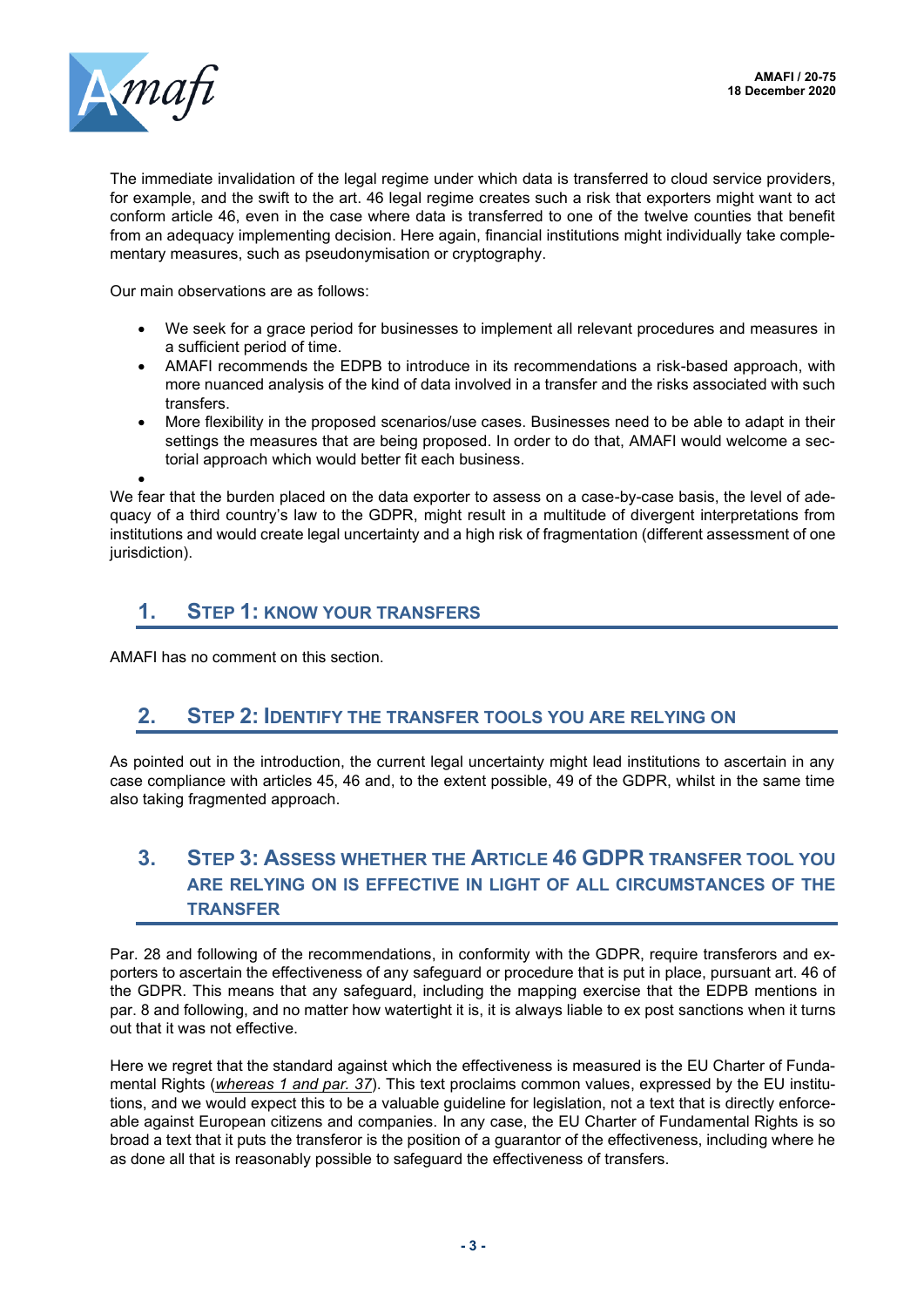

We argue that the EU Charter of Fundamental Rights shouldn't be directly applicable against EU Companies and the conditions of transfers in the absence of an adequacy decision should be made more explicit. A transferor can't be the absolute guarantor.

More specifically, the draft recommendations place the onus on the exporter to assess the third country's law (*EDPB recommendations, par.30, 32, 35*), on a case by case basis, before any transfer of personal data (unless there is an adequacy decision with the third country in question). AMAFI finds that the European Commission and the EDPB would be better equipped to provide clear indications on the possibility of transferring personal data to a third country and on the additional measures to be implemented in case of insufficient protection. Indeed, they have access to more resources to carry out in-depth studies of third country laws and would provide more legal certainty where it would require institutions to have more resources they do not have, particularly in terms of costs.

Moreover, leaving it to the institutions to make their own analysis on a case-by-case basis would result in a multitude of divergent interpretations which would complexify competent authorities' supervision of data transfers from the Union to a third country.

We therefore urge the European authorities to continue establishing adequacy decisions and revise the existing adequacy decisions in the light of the judgement.

# **4. STEP 4: ADOPT SUPPLEMENTARY MEASURES**

As regards the proposals for additional measures to be put in place where Article 46 is not sufficient to guarantee an equivalent level of protection to that of the Union, AMAFI considers that they are impossible or at least extremely complex to implement.

Some technical measures such as encryption can only be a solution for storage transfers but not for operational transfers. Moreover, sometimes only partial data is transferred. It therefore seems disproportionate to set up these demanding processes where little data or data of little importance is transferred. In addition, "bad practices" such as remote access to data for professional purposes are presented. AMAFI is wondering whether this means that some transfers become prohibited in certain cases.

Furthermore, the EDPB in its recommendations *(EDPB recommandations, par. 48, 49)* makes it clear that the contractual and organizational measures that are proposed are often not sufficient to prevent access to data by third countries authorities and only technical measures might hinder access to the data by third county authorities. However, the proposed technical measures are not practical or precise enough for all situations. We welcome a more granular and sector-specific or sectorial approach (eg: for the financial sector, X types of data can be transferred as the transfer does not create an excessive risk for the data subject).

Furthermore, operationally, and technically, institutions may not have the tools nor the technique to implement these "complementary measures" proposed by the EDPB, except at exorbitant costs. The proposed solution is not economically viable and places establishments in the situation where they might be at breach.

The direct consequences to these observations are that European firms might have to entirely stop their transfers to third countries, even for intra-group transfers, since no data storage project at a European level exists today. The European data market lacks the right tools and sufficient service providers. AMAFI would have liked the EDPB to provide risk-based recommendations. In fact, no grace period has been given to institutions to review and stop all their transfers to providers outside the EU. By adopting a risk-based approach, entities may assess the risk of litigation or breach of legislation their transfer might create and cease any transfer that has a high risk profile while maintaining transfers that have low risk profiles.